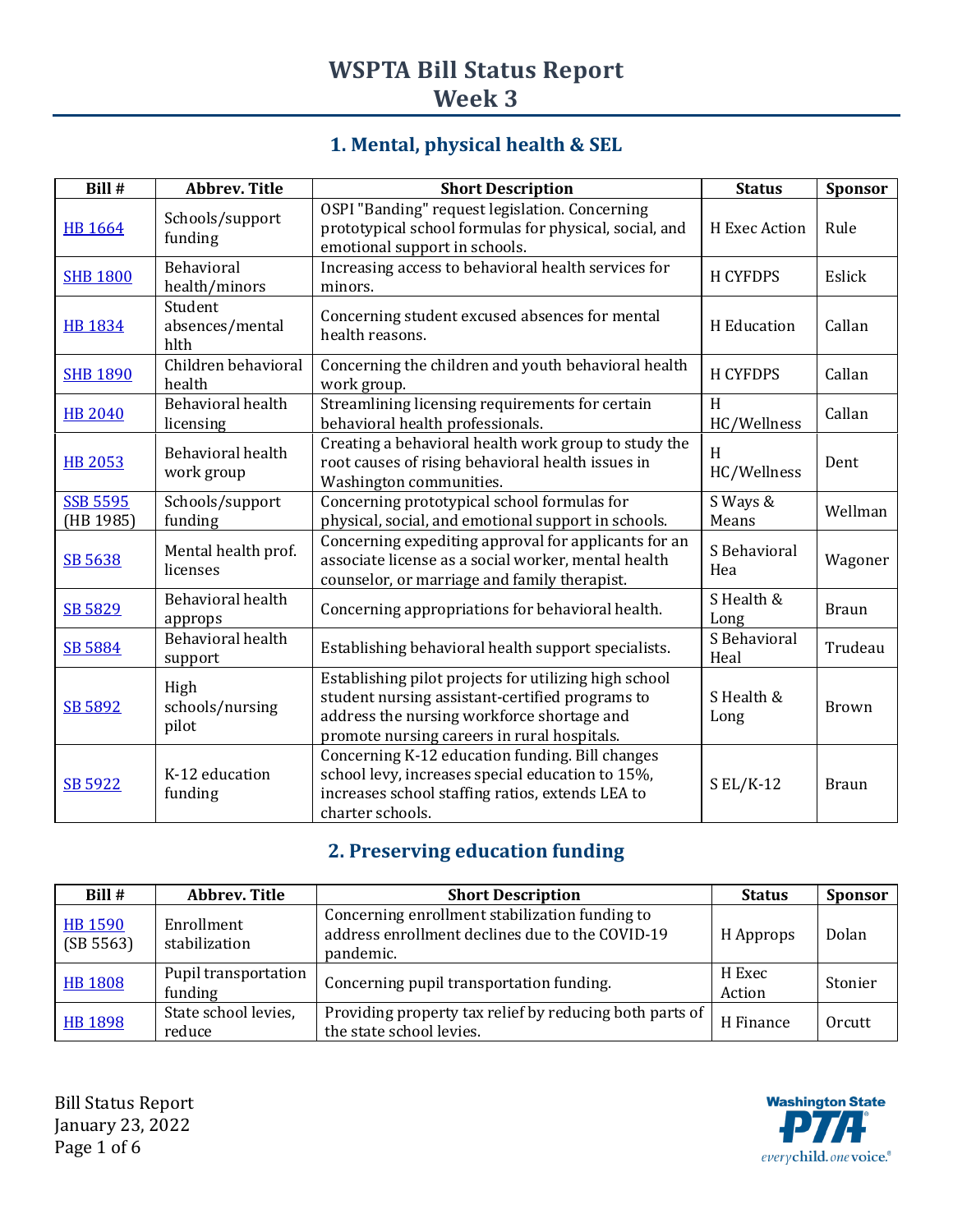| SB 5563<br>(HB 1590) | Enrollment<br>stabilization  | Concerning enrollment stabilization funding to<br>address enrollment declines due to the COVID-19<br>pandemic. | S RecComm         | Wellman |
|----------------------|------------------------------|----------------------------------------------------------------------------------------------------------------|-------------------|---------|
| <b>SB 5581</b>       | Pupil transp.<br>allocations | Addressing pupil transportation allocations.                                                                   | S Ways &<br>Means | Wellman |

## **3. Closing the Digital Divide**

| Bill #          | Abbrev. Title                | <b>Short Description</b>                                                                                                                         | <b>Status</b> | <b>Sponsor</b> |
|-----------------|------------------------------|--------------------------------------------------------------------------------------------------------------------------------------------------|---------------|----------------|
| <b>SHB 1723</b> | Telecommunications<br>access | Closing the digital equity divide by increasing the<br>accessibility and affordability of telecommunications<br>services, devices, and training. | Approps       | Gregerson      |

## **4. Special Education & Resources**

| Bill #          | Abbrev. Title                        | <b>Short Description</b>                                                                                                  | <b>Status</b>      | <b>Sponsor</b> |
|-----------------|--------------------------------------|---------------------------------------------------------------------------------------------------------------------------|--------------------|----------------|
| <b>SSB 5376</b> | <b>Education ombuds</b><br>awareness | Promoting awareness of the governor's office of the<br>education ombuds.                                                  | H Education        | Wilson         |
| SB 5790         | Community<br>support services        | Strengthening critical community support services for<br>individuals with intellectual and developmental<br>disabilities. | S Health &<br>Long | <b>Braun</b>   |

## **5. Preventing Gun Violence & Suicide**

| Bill #                       | <b>Abbrev. Title</b>             | <b>Short Description</b>                                                                                                                                                                                                                                                                                                                                                    | <b>Status</b>    | <b>Sponsor</b> |
|------------------------------|----------------------------------|-----------------------------------------------------------------------------------------------------------------------------------------------------------------------------------------------------------------------------------------------------------------------------------------------------------------------------------------------------------------------------|------------------|----------------|
| <b>HB 1630</b>               | Weapons/certain                  | Establishing restrictions on the possession of weapons in                                                                                                                                                                                                                                                                                                                   | H Exec           | Senn           |
|                              | meetings                         | certain locations.                                                                                                                                                                                                                                                                                                                                                          | Action           |                |
| <b>SHB 1705</b>              | Untraceable guns                 | Concerning ghost guns.                                                                                                                                                                                                                                                                                                                                                      | <b>H CRIDPS</b>  | Berry          |
| HB 1759                      | School<br>websites/drug<br>info. | Requiring school districts and other public education<br>entities to make information from the department of<br>health about substance use trends, overdose symptoms<br>and response, and the secure storage of prescription<br>drugs, over-the-counter medications, and firearms and<br>ammunition, available through their websites and other<br>communication resources. | H<br>Education   | Callan         |
| <b>SSB 5078</b><br>(HB 1164) | Firearm safety                   | Addressing firearm safety measures to increase public<br>safety. High Capacity Magazines                                                                                                                                                                                                                                                                                    | S 2nd<br>Reading | Lijas          |

## **6. Climate Change mitigation**

| Bill #               | <b>Abbrev. Title</b>          | <b>Short Description</b>                                                                                      | <b>Status</b>     | <b>Sponsor</b> |
|----------------------|-------------------------------|---------------------------------------------------------------------------------------------------------------|-------------------|----------------|
| <b>E2SHB</b><br>1099 | Comprehensive<br>planning     | Improving the state's climate response through<br>updates to the state's comprehensive planning<br>framework. | H Passed 3rd      | Duerr          |
| <b>HB 1280</b>       | Greenhouse<br>gas/facilities  | Concerning greenhouse gas emissions reductions in<br>the design of public facilities.                         | H Passed 3rd      | Ramel          |
| HB 1774<br>(SB 5722) | Greenhouse<br>gases/buildings | Reducing greenhouse gas emissions in buildings.                                                               | H Env &<br>Energy | Hackney        |
| SB 5842              | Climate change                | Concerning state laws that address climate change.                                                            | Environment,<br>E | Carlyle        |

Bill Status Report January 23, 2022 Page 2 of 6

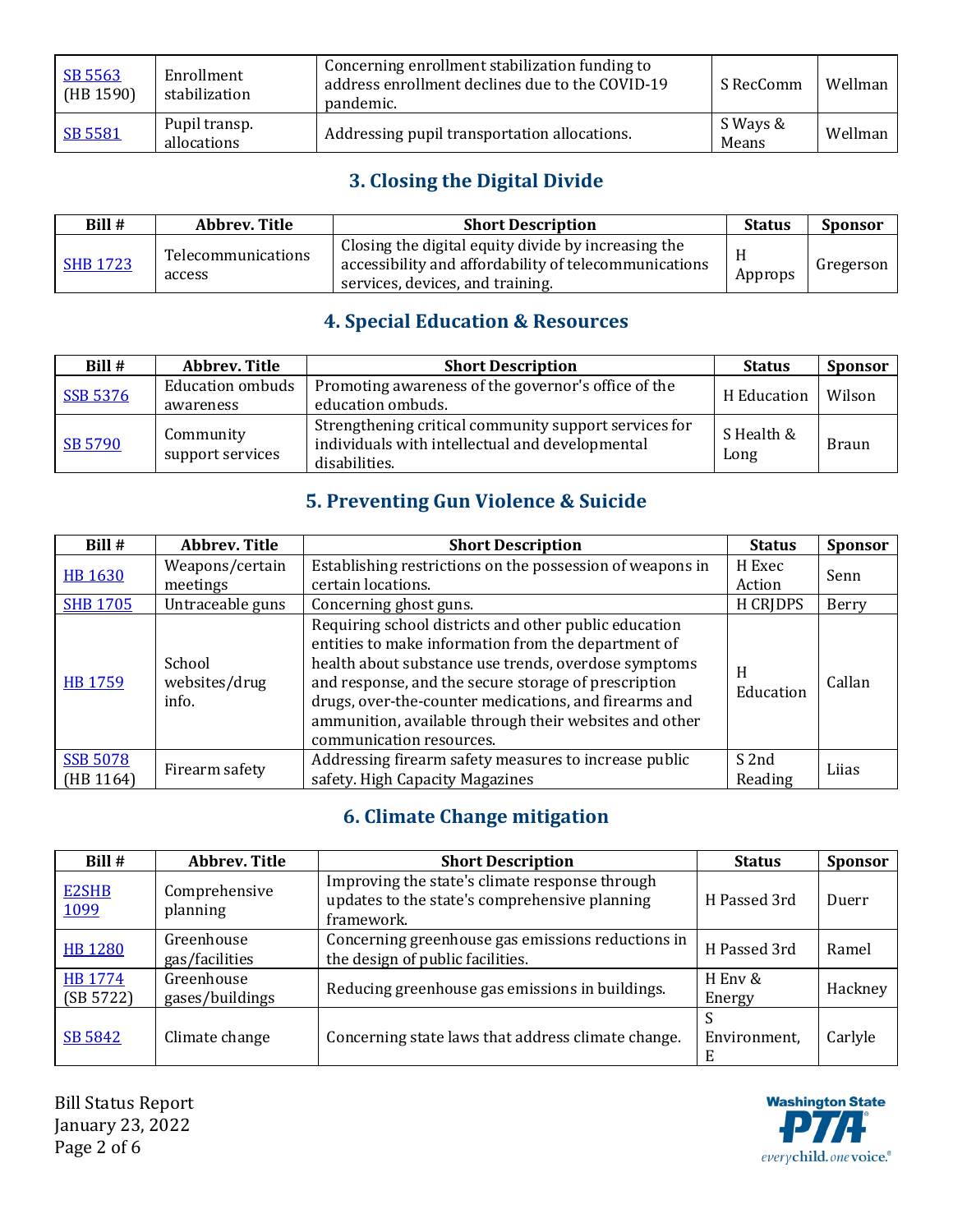### **7. HiCap Screening**

| Bill #  | Abbrev. Title  | <b>Short Description</b>                                     | Status    | <b>Sponsor</b> |
|---------|----------------|--------------------------------------------------------------|-----------|----------------|
| HB 1611 | Highly capable | <sup>1</sup> Advancing equity in programs for highly capable |           |                |
|         | students       | students.                                                    | Education | Dolan          |

## **8. School Safety, Planning & Emergency Preparedness**

| Bill #         | Abbrev. Title         | <b>Short Description</b>                         | <b>Status</b> | <b>Sponsor</b> |
|----------------|-----------------------|--------------------------------------------------|---------------|----------------|
| <b>HB 2037</b> | Peace officers/use of | Modifying the standard for use of force by peace | H Public      |                |
|                | force                 | officers.                                        | Safety        | Goodman        |
|                |                       | Establishing a school seismic safety grant       |               | Frockt         |
| SB 5933        |                       | program.                                         |               |                |

### **9. Dismantling racism**

| Bill #          | <b>Abbrev. Title</b>            | <b>Short Description</b>                                                             | <b>Status</b>      | <b>Sponsor</b> |
|-----------------|---------------------------------|--------------------------------------------------------------------------------------|--------------------|----------------|
| <b>HB 1071</b>  | Bias-based criminal<br>offenses | Concerning bias-based criminal offenses.                                             | H Public<br>Safety | Valdez         |
| <b>SHB 1074</b> | <b>Fatality reviews</b>         | Concerning overdose and suicide fatality reviews.                                    | H Passed<br>3rd    | Peterson       |
| <b>SHB 1153</b> | Language access in<br>schools   | Increasing language access in public schools.                                        | H Approps          | Orwall         |
| SB 5675         | Permissible use of<br>force     | Concerning permissible use of force by law<br>enforcement and correctional officers. | S Law &<br>Justice | <b>Braun</b>   |

### **Budget bills**

| Bill #                      | Abbrev. Title                   | <b>Short Description</b>                                                   | <b>Status</b>          | <b>Sponsor</b> |
|-----------------------------|---------------------------------|----------------------------------------------------------------------------|------------------------|----------------|
| <b>HB1781</b><br>(SB 5651)  | Capital budget,<br>supplemental | Concerning the capital budget.                                             | H Cap<br><b>Budget</b> | Tharinger      |
| <b>HB 1816</b><br>(SB 5693) | Operating budget,<br>supp.      | Making 2021-2023 fiscal biennium supplemental<br>operating appropriations. | H Approps              | Ormsby         |
| SB 5651<br>(HB 1781)        | Capital budget,<br>supplemental | Concerning the capital budget.                                             | S Ways &<br>Means      | Frockt         |
| SB 5693<br>(HB 1816)        | Operating budget,<br>supp.      | Making 2021-2023 fiscal biennium supplemental<br>operating appropriations. | S Ways &<br>Means      | Rolfes         |

### **Career-connected, STEM, CTE**

| Bill #  | Abbrev. Title       | <b>Short Description</b>                      | Status    | <b>Sponsor</b> |
|---------|---------------------|-----------------------------------------------|-----------|----------------|
| HB 1536 | Regional            | Establishing regional apprenticeship programs |           |                |
|         | apprenticeship prgs | through educational service districts.        | Education |                |

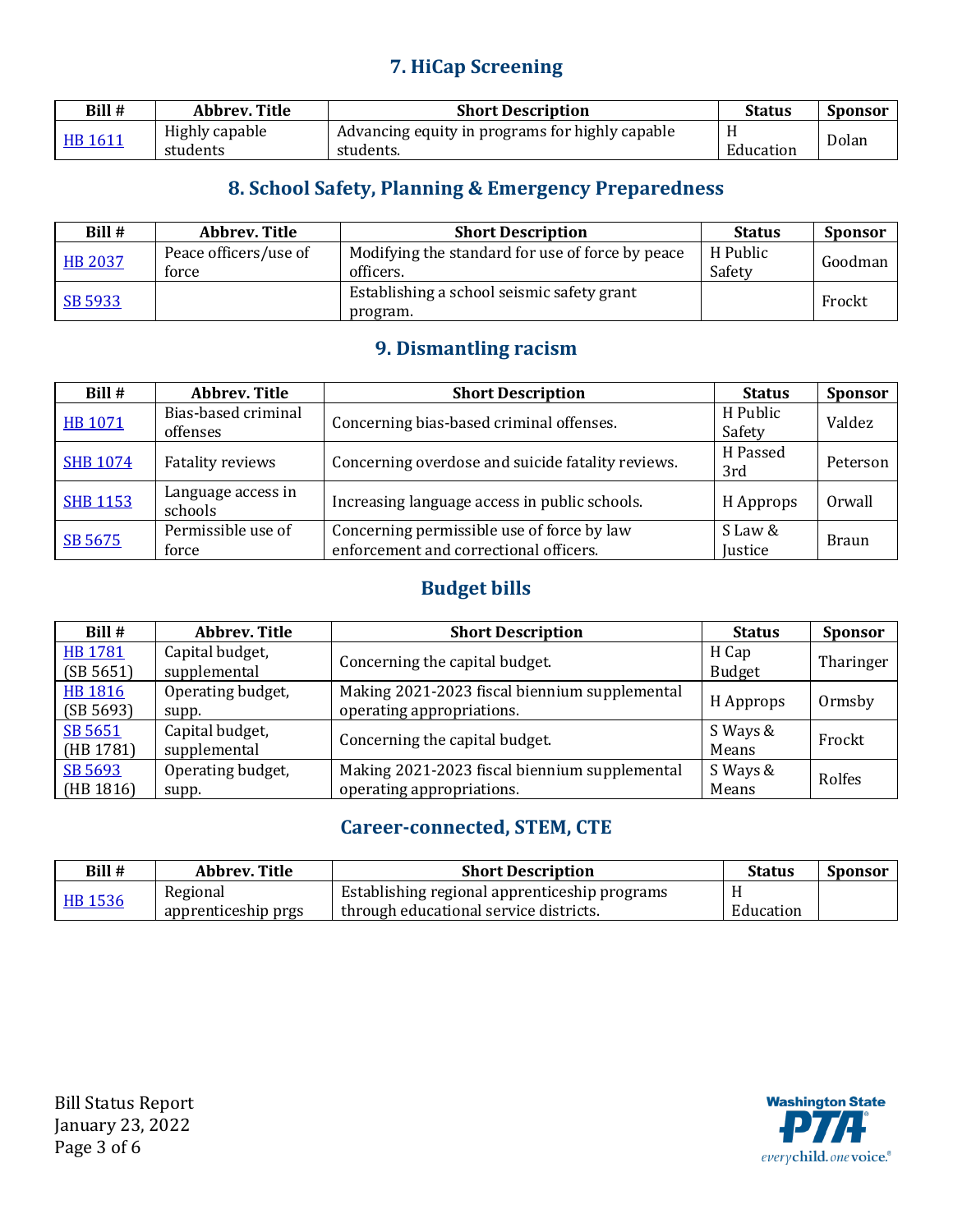## **COVID/early action**

| Bill #          | <b>Abbrev. Title</b>          | <b>Short Description</b>                                                                                                                                                                                     | <b>Status</b> | <b>Sponsor</b> |
|-----------------|-------------------------------|--------------------------------------------------------------------------------------------------------------------------------------------------------------------------------------------------------------|---------------|----------------|
| <b>SHB 1746</b> | Students/COVID-19<br>pandemic | Updating the 2015 report and recommendations for<br>supporting student success through measuring and<br>mitigating community risk and protective predictors since<br>the emergence of the COVID-19 pandemic. | <b>EDDPS</b>  | Ortiz-<br>Self |

## **Dual credit & High School Graduation**

| Bill #          | <b>Abbrev. Title</b> | <b>Short Description</b>                     | <b>Status</b> | <b>Sponsor</b> |
|-----------------|----------------------|----------------------------------------------|---------------|----------------|
| <b>SHB 1162</b> | High school          | Concerning high school graduation credit and | H Exec        | Stonier        |
|                 | graduation           | pathway options.                             | Action        |                |
| <b>HB 1760</b>  | Dual credit program  | Expanding access to dual credit programs.    | H Education   | Paul           |
|                 | access               |                                              |               |                |
| <b>HB 1867</b>  | Dual credit program  | Concerning dual credit program data.         | H Education   | Paul           |
|                 | data                 |                                              |               |                |
| <b>SSB 5719</b> | Dual credit costs    | Concerning dual credit costs.                | S RecComm     | Mullet         |
|                 | High school grad.    | Concerning the implementation of high school | $S EL/K-12$   | Wellman        |
| SB 5902         | credits              | graduation credit requirements.              |               |                |

## **General Education Watch List**

| Bill #                      | <b>Abbrev. Title</b>            | <b>Short Description</b>                                                                                                  | <b>Status</b>       | <b>Sponsor</b> |
|-----------------------------|---------------------------------|---------------------------------------------------------------------------------------------------------------------------|---------------------|----------------|
| <b>HB 1900</b>              | Schools/discrimination,<br>etc. | Improving school districts' responses to<br>complaints of discrimination, harassment,<br>intimidation, and bullying.      | H Education         | Senn           |
| <b>HB 1941</b>              | Active shooter drills           | Prohibiting active shooter scenarios for<br>school safety-related drills.                                                 | H Education         | Walen          |
| HB 1969                     | Traffic cameras/speed           | Authorizing the limited use of automated<br>traffic safety cameras for speed violations<br>outside of school speed zones. | H<br>Transportation | Fey            |
| <b>HB 2054</b>              | School bus video<br>recording   | Concerning video recording devices for<br>school buses.                                                                   | H Education         | Jacobsen       |
| <b>HB 2068</b>              | <b>Imagination library</b>      | Creating the imagination library of<br>Washington program. (Dolly Parton bill)                                            | H Children,<br>Yout | Stonier        |
| <b>HB 2078</b><br>(SB 5925) | Outdoor school                  | Establishing the outdoor school for all<br>program.                                                                       | H Education         | Rule           |
| SB 5497                     | Board of ed. student<br>members | Extending voting authority to student<br>members on the state board of education.                                         | $S EL/K-12$         | Wilson         |
| SB 5536                     | Collaborative school<br>govern. | Establishing a collaborative school-based<br>governance model.                                                            | $S EL/K-12$         | Hasegawa       |
| SB 5537                     | Compulsory school<br>attendance | Changing compulsory school attendance<br>requirements for children five, six, and<br>seven years of age.                  | $SL/K-12$           | Wellman        |
| SB 5734                     | Physical & health<br>education  | Addressing student physical education and<br>health requirements.                                                         | $S EL/K-12$         | <b>Dhingra</b> |
| SB 5735                     | Async. instructional<br>hours   | Counting asynchronous instructional hours<br>towards those required by the instructional<br>program of basic education.   | $S EL/K-12$         | <b>Dhingra</b> |

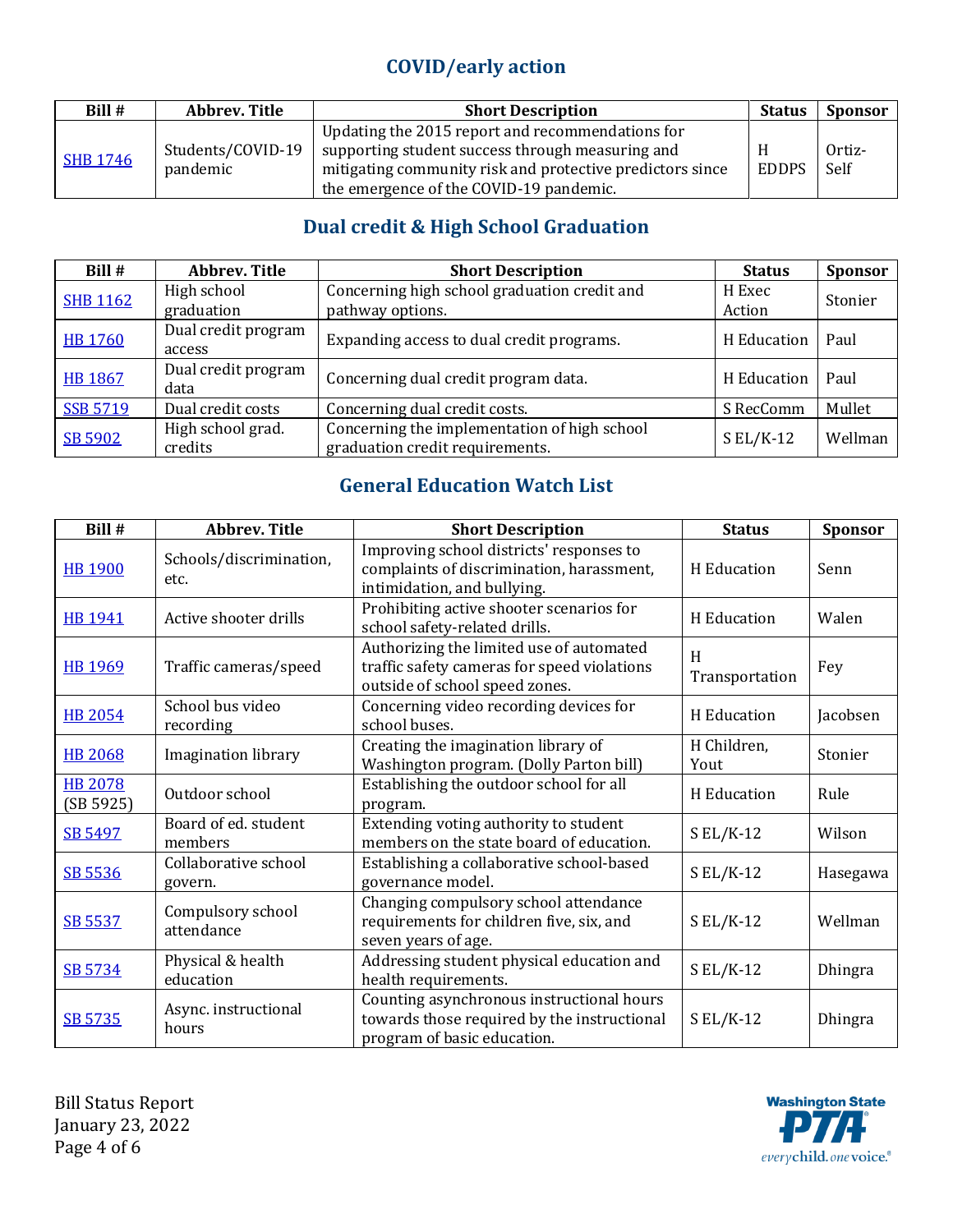| <b>SB 5820</b>       | Superintendent,<br>appointing | Appointing the superintendent of public<br>instruction.                               | $S EL/K-12$ | Carlyle |
|----------------------|-------------------------------|---------------------------------------------------------------------------------------|-------------|---------|
| SB 5878              | Arts instruction              | Clarifying visual and performing arts<br>instruction.                                 | $S EL/K-12$ | Rolfes  |
| SB 5925<br>(HB 2078) | Outdoor school                | Establishing the outdoor school for all<br>program.                                   | $S EL/K-12$ | Hunt    |
| <b>SIR 8212</b>      | Superintendent                | Removing the superintendent of public<br>instruction as a statewide elected official. | $S EL/K-12$ | Carlyle |

## **Higher Ed Access & Affordability**

| Bill #                      | <b>Abbrev. Title</b>            | <b>Short Description</b>                                                                                                                   | <b>Status</b>       | <b>Sponsor</b> |
|-----------------------------|---------------------------------|--------------------------------------------------------------------------------------------------------------------------------------------|---------------------|----------------|
| <b>HB 1687</b>              | College bound<br>scholar./GPA   | Enhancing the college bound scholarship program<br>by increasing opportunities for students to attend<br>community and technical colleges. | H CWDDP             | Bergquist      |
| <b>SHB 1736</b>             | State student loan<br>program   | Establishing a state student loan program.                                                                                                 | H CWDDPS            | Sullivan       |
| <b>HB 1805</b><br>(SB 5797) | Opportunity<br>scholarship prog | Concerning the opportunity scholarship program.                                                                                            | H Coll &<br>Wkf Dev | Paul           |
| <b>HB 1835</b>              | Postsecondary<br>enrollment     | Creating outreach and completion initiatives to<br>increase postsecondary enrollment.                                                      | H Exec<br>Action    | Hansen         |
| <b>HB 1836</b>              | Scholarships/disadv.<br>groups  | Awarding academic scholarships to members of<br>underprivileged or disadvantaged groups.                                                   | H Civil R &<br>Judi | Shewmake       |
| SB 5789                     | Innovation challenge<br>program | Creating the Washington career and college<br>pathways innovation challenge program.                                                       | S Higher<br>Ed & Wo | Randall        |
| SB 5797<br>(HB 1805)        | Opportunity<br>scholarship prog | Concerning the opportunity scholarship program.                                                                                            | S Higher<br>Ed & Wo | Liias          |

#### **New revenue**

| Bill #  | Title<br>Abbrev.       | <b>Short Description</b>                   | Status         | Sponsor |
|---------|------------------------|--------------------------------------------|----------------|---------|
| SB 5932 | Sales and use tax rate | Reducing the state sales and use tax rate. | S Ways & Means | Das     |

#### **Paraeducators**

| Bill #  | Abbrev. Title          | <b>Short Description</b>                     | Status    | <b>Sponsor</b> |
|---------|------------------------|----------------------------------------------|-----------|----------------|
| HB 1942 | Paraeducator course of | Concerning the provision of the paraeducator |           |                |
|         | study                  | fundamental course of study.                 | Education | Donaghy        |

## **Resolution (Supports)**

| Bill#          | <b>Abbrev. Title</b>            | <b>Short Description</b>                                                                                                                               | <b>Status</b>  | <b>Sponsor</b> |
|----------------|---------------------------------|--------------------------------------------------------------------------------------------------------------------------------------------------------|----------------|----------------|
| <b>HB 1601</b> | Student homelessness<br>pilot   | Expanding the students experiencing<br>homelessness and foster youth pilot program.                                                                    | H Approps      | Leavitt        |
| HB 1607        | Safe routes to schools<br>prg.  | Concerning the safe routes to schools program.                                                                                                         | H Approps      | Rude           |
| HB 1833        | School meals/electronic<br>info | Establishing an electronic option for the<br>submission of household income information<br>required for participation in school meals and<br>programs. | H<br>Education | Berg           |

Bill Status Report January 23, 2022 Page 5 of 6